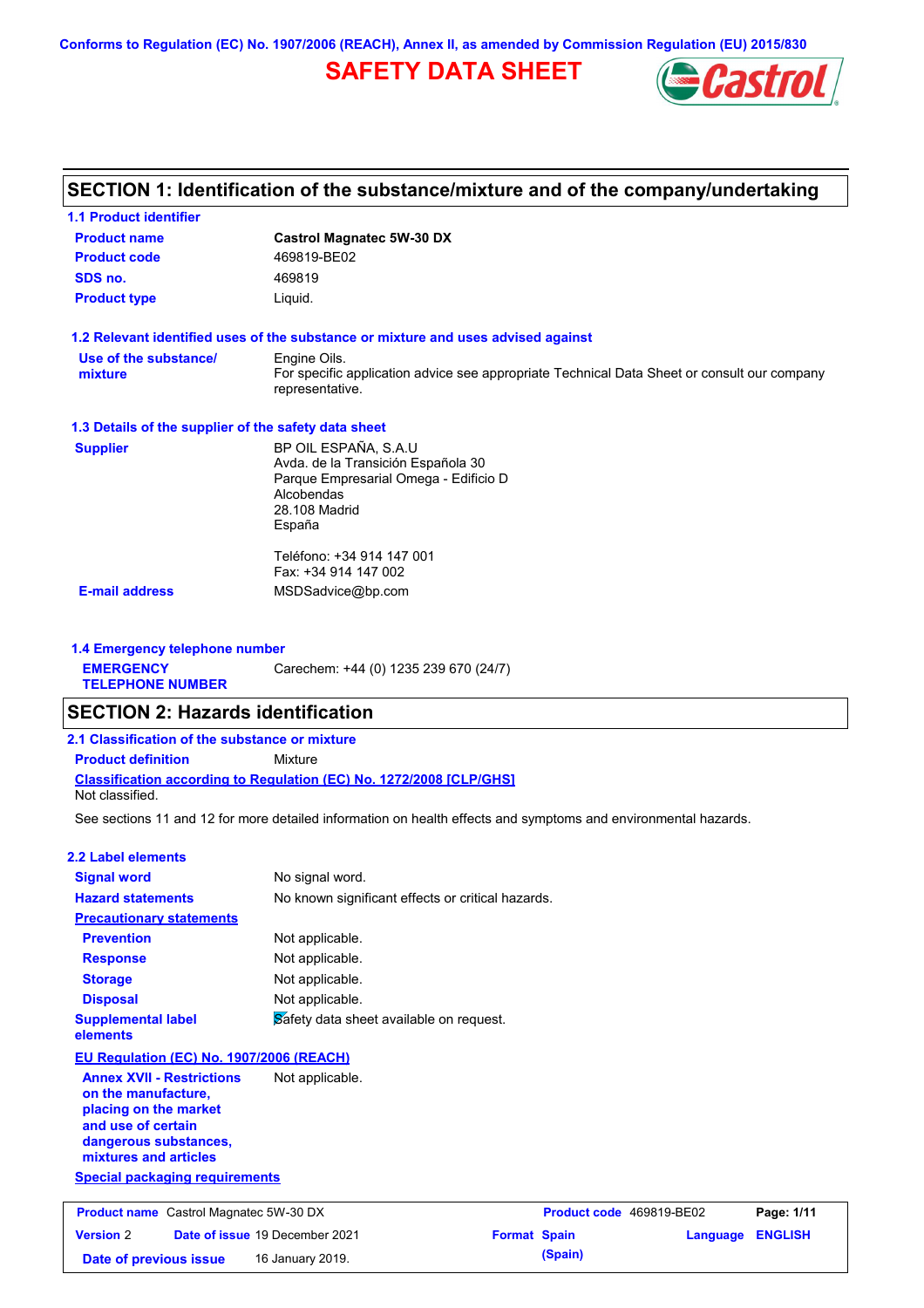## **SECTION 2: Hazards identification**

| <b>Containers to be fitted</b><br>with child-resistant<br>fastenings                                                     | Not applicable.                                                                                                                                                                                                          |
|--------------------------------------------------------------------------------------------------------------------------|--------------------------------------------------------------------------------------------------------------------------------------------------------------------------------------------------------------------------|
| <b>Tactile warning of danger</b>                                                                                         | Not applicable.                                                                                                                                                                                                          |
| 2.3 Other hazards                                                                                                        |                                                                                                                                                                                                                          |
| <b>Results of PBT and vPvB</b><br>assessment                                                                             | Product does not meet the criteria for PBT or vPvB according to Regulation (EC) No. 1907/2006,<br>Annex XIII.                                                                                                            |
| <b>Product meets the criteria</b><br>for PBT or vPvB according<br>to Regulation (EC) No.<br><b>1907/2006, Annex XIII</b> | This mixture does not contain any substances that are assessed to be a PBT or a vPvB.                                                                                                                                    |
| Other hazards which do<br>not result in classification                                                                   | Defatting to the skin.<br>USED ENGINE OILS<br>Used engine oil may contain hazardous components which have the potential to cause skin<br>cancer.<br>See Toxicological Information, section 11 of this Safety Data Sheet. |

### **SECTION 3: Composition/information on ingredients**

**Mixture** 

### **3.2 Mixtures**

**Product definition**

Highly refined base oil (IP 346 DMSO extract < 3%). Proprietary performance additives.

| <b>Product/ingredient</b><br>name                             | <b>Identifiers</b>                                                                   | $\%$        | <b>Regulation (EC) No.</b><br>1272/2008 [CLP] | <b>Type</b> |
|---------------------------------------------------------------|--------------------------------------------------------------------------------------|-------------|-----------------------------------------------|-------------|
| Distillates (petroleum), hydrotreated<br>heavy paraffinic     | REACH #: 01-2119484627-25<br>EC: 265-157-1<br>CAS: 64742-54-7<br>Index: 649-467-00-8 | $≥50 - ≤75$ | Asp. Tox. 1, H304                             | [1] [2]     |
| Distillates (petroleum), hydrotreated<br>heavy paraffinic     | REACH #: 01-2119484627-25<br>EC: 265-157-1<br>CAS: 64742-54-7<br>Index: 649-467-00-8 | $≥10 - ≤25$ | Not classified.                               | $[2]$       |
| Distillates (petroleum), solvent-<br>dewaxed heavy paraffinic | $EC: 265-169-7$<br>CAS: 64742-65-0<br>Index: 649-474-00-6                            | $≥10 - ≤25$ | Not classified.                               | $[2]$       |

**See Section 16 for the full text of the H statements declared above.**

#### **Type**

[1] Substance classified with a health or environmental hazard

[2] Substance with a workplace exposure limit

[3] Substance meets the criteria for PBT according to Regulation (EC) No. 1907/2006, Annex XIII

[4] Substance meets the criteria for vPvB according to Regulation (EC) No. 1907/2006, Annex XIII

[5] Substance of equivalent concern

[6] Additional disclosure due to company policy

Occupational exposure limits, if available, are listed in Section 8.

### **SECTION 4: First aid measures**

### **4.1 Description of first aid measures**

| Eye contact                       | In case of contact, immediately flush eyes with plenty of water for at least 15 minutes. Eyelids<br>should be held away from the eyeball to ensure thorough rinsing. Check for and remove any<br>contact lenses. Get medical attention. |
|-----------------------------------|-----------------------------------------------------------------------------------------------------------------------------------------------------------------------------------------------------------------------------------------|
| <b>Skin contact</b>               | Wash skin thoroughly with soap and water or use recognised skin cleanser. Remove<br>contaminated clothing and shoes. Wash clothing before reuse. Clean shoes thoroughly before<br>reuse. Get medical attention if irritation develops.  |
| <b>Inhalation</b>                 | Winhaled, remove to fresh air. Get medical attention if symptoms occur.                                                                                                                                                                 |
| <b>Ingestion</b>                  | Do not induce vomiting unless directed to do so by medical personnel. Get medical attention if<br>symptoms occur.                                                                                                                       |
| <b>Protection of first-aiders</b> | No action shall be taken involving any personal risk or without suitable training.                                                                                                                                                      |

#### **4.2 Most important symptoms and effects, both acute and delayed**

See Section 11 for more detailed information on health effects and symptoms.

| <b>Product name</b> Castrol Magnatec 5W-30 DX |  |                                       | <b>Product code</b> 469819-BE02 | Page: 2/11 |                  |  |
|-----------------------------------------------|--|---------------------------------------|---------------------------------|------------|------------------|--|
| <b>Version 2</b>                              |  | <b>Date of issue 19 December 2021</b> | <b>Format Spain</b>             |            | Language ENGLISH |  |
| Date of previous issue                        |  | 16 January 2019.                      |                                 | (Spain)    |                  |  |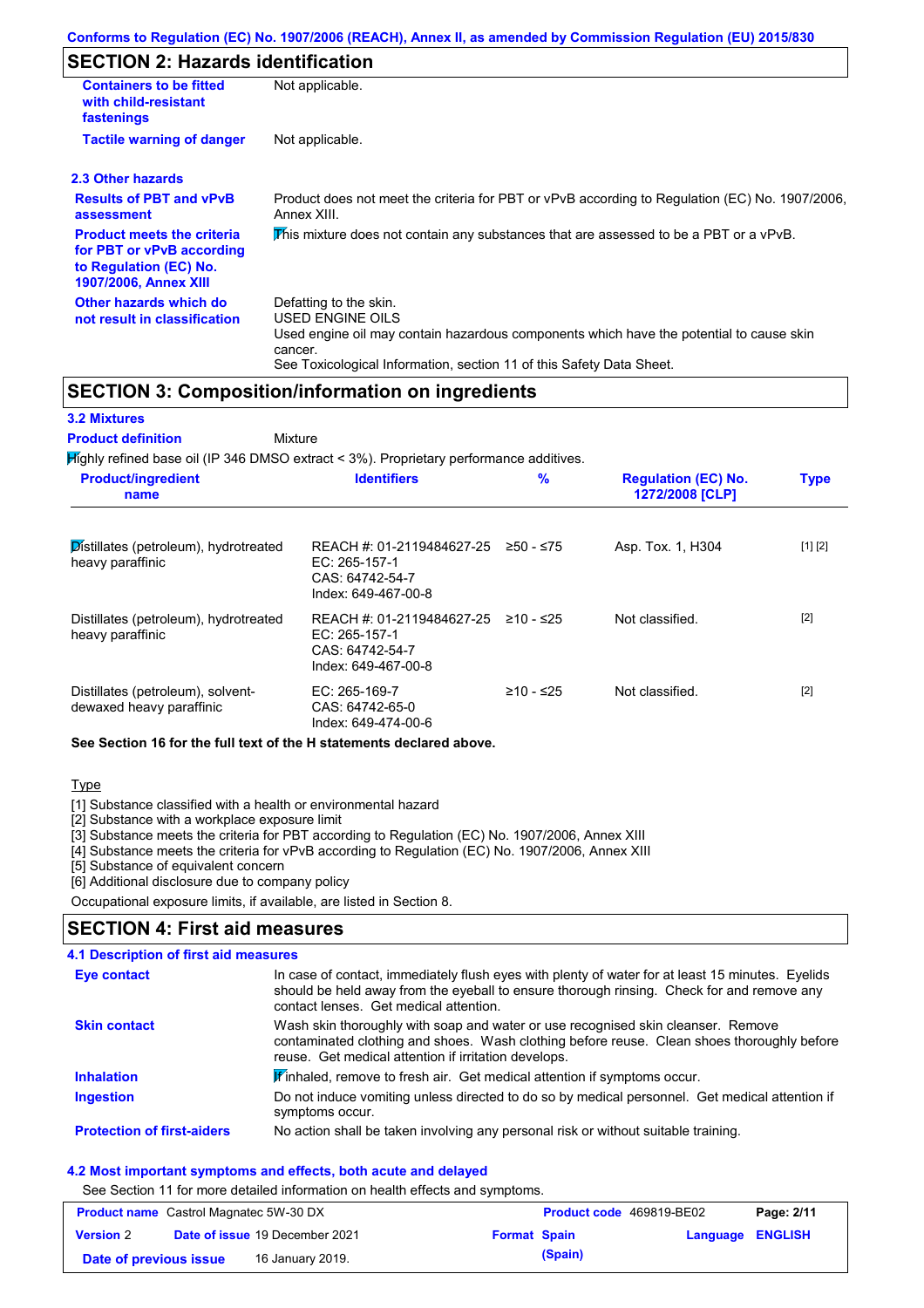## **SECTION 4: First aid measures**

| Vapour inhalation under ambient conditions is not normally a problem due to low vapour<br>pressure.               |
|-------------------------------------------------------------------------------------------------------------------|
| No known significant effects or critical hazards.                                                                 |
| Defatting to the skin. May cause skin dryness and irritation.                                                     |
| No known significant effects or critical hazards.                                                                 |
| Delayed and immediate effects as well as chronic effects from short and long-term exposure                        |
| Overexposure to the inhalation of airborne droplets or aerosols may cause irritation of the<br>respiratory tract. |
| Ingestion of large quantities may cause nausea and diarrhoea.                                                     |
| Prolonged or repeated contact can defat the skin and lead to irritation and/or dermatitis.                        |
| Potential risk of transient stinging or redness if accidental eye contact occurs.                                 |
|                                                                                                                   |

#### **4.3 Indication of any immediate medical attention and special treatment needed**

| <b>Notes to physician</b>                                 | Treatment should in general be symptomatic and directed to relieving any effects.                                                                                                                                                                                                                                                                                 |  |  |  |  |
|-----------------------------------------------------------|-------------------------------------------------------------------------------------------------------------------------------------------------------------------------------------------------------------------------------------------------------------------------------------------------------------------------------------------------------------------|--|--|--|--|
|                                                           | <b>SECTION 5: Firefighting measures</b>                                                                                                                                                                                                                                                                                                                           |  |  |  |  |
| 5.1 Extinguishing media                                   |                                                                                                                                                                                                                                                                                                                                                                   |  |  |  |  |
| <b>Suitable extinguishing</b><br>media                    | In case of fire, use foam, dry chemical or carbon dioxide extinguisher or spray.                                                                                                                                                                                                                                                                                  |  |  |  |  |
| <b>Unsuitable extinguishing</b><br>media                  | Do not use water jet. The use of a water jet may cause the fire to spread by splashing the<br>burning product.                                                                                                                                                                                                                                                    |  |  |  |  |
| 5.2 Special hazards arising from the substance or mixture |                                                                                                                                                                                                                                                                                                                                                                   |  |  |  |  |
| <b>Hazards from the</b><br>substance or mixture           | In a fire or if heated, a pressure increase will occur and the container may burst.                                                                                                                                                                                                                                                                               |  |  |  |  |
| <b>Hazardous combustion</b>                               | Combustion products may include the following:                                                                                                                                                                                                                                                                                                                    |  |  |  |  |
| products                                                  | carbon oxides (CO, CO <sub>2</sub> ) (carbon monoxide, carbon dioxide)                                                                                                                                                                                                                                                                                            |  |  |  |  |
| 5.3 Advice for firefighters                               |                                                                                                                                                                                                                                                                                                                                                                   |  |  |  |  |
| <b>Special precautions for</b><br>fire-fighters           | No action shall be taken involving any personal risk or without suitable training. Promptly<br>isolate the scene by removing all persons from the vicinity of the incident if there is a fire.                                                                                                                                                                    |  |  |  |  |
| <b>Special protective</b><br>equipment for fire-fighters  | Fire-fighters should wear appropriate protective equipment and self-contained breathing<br>apparatus (SCBA) with a full face-piece operated in positive pressure mode. Clothing for fire-<br>fighters (including helmets, protective boots and gloves) conforming to European standard EN<br>469 will provide a basic level of protection for chemical incidents. |  |  |  |  |

## **SECTION 6: Accidental release measures**

**6.2 Environmental precautions** Stop leak if without risk. Move containers from spill area. Prevent entry into sewers, water courses, basements or confined areas. Contain and collect spillage with non-combustible, absorbent material e.g. sand, earth, vermiculite or diatomaceous earth and place in container for disposal according to local regulations. Dispose of via a licensed waste disposal contractor. Avoid dispersal of spilt material and runoff and contact with soil, waterways, drains and sewers. Inform the relevant authorities if the product has caused environmental pollution (sewers, waterways, soil or air). **Large spill** Stop leak if without risk. Move containers from spill area. Absorb with an inert material and place in an appropriate waste disposal container. Dispose of via a licensed waste disposal contractor. **Small spill 6.3 Methods and material for containment and cleaning up 6.1 Personal precautions, protective equipment and emergency procedures For non-emergency personnel For emergency responders** No action shall be taken involving any personal risk or without suitable training. Evacuate surrounding areas. Keep unnecessary and unprotected personnel from entering. Do not touch or walk through spilt material. Floors may be slippery; use care to avoid falling. Put on appropriate personal protective equipment. If specialised clothing is required to deal with the spillage, take note of any information in Section 8 on suitable and unsuitable materials. See also the information in "For nonemergency personnel".

| <b>Product name</b> Castrol Magnatec 5W-30 DX |  |                                       | <b>Product code</b> 469819-BE02 |         | Page: 3/11              |  |
|-----------------------------------------------|--|---------------------------------------|---------------------------------|---------|-------------------------|--|
| <b>Version 2</b>                              |  | <b>Date of issue 19 December 2021</b> | <b>Format Spain</b>             |         | <b>Language ENGLISH</b> |  |
| Date of previous issue                        |  | 16 January 2019.                      |                                 | (Spain) |                         |  |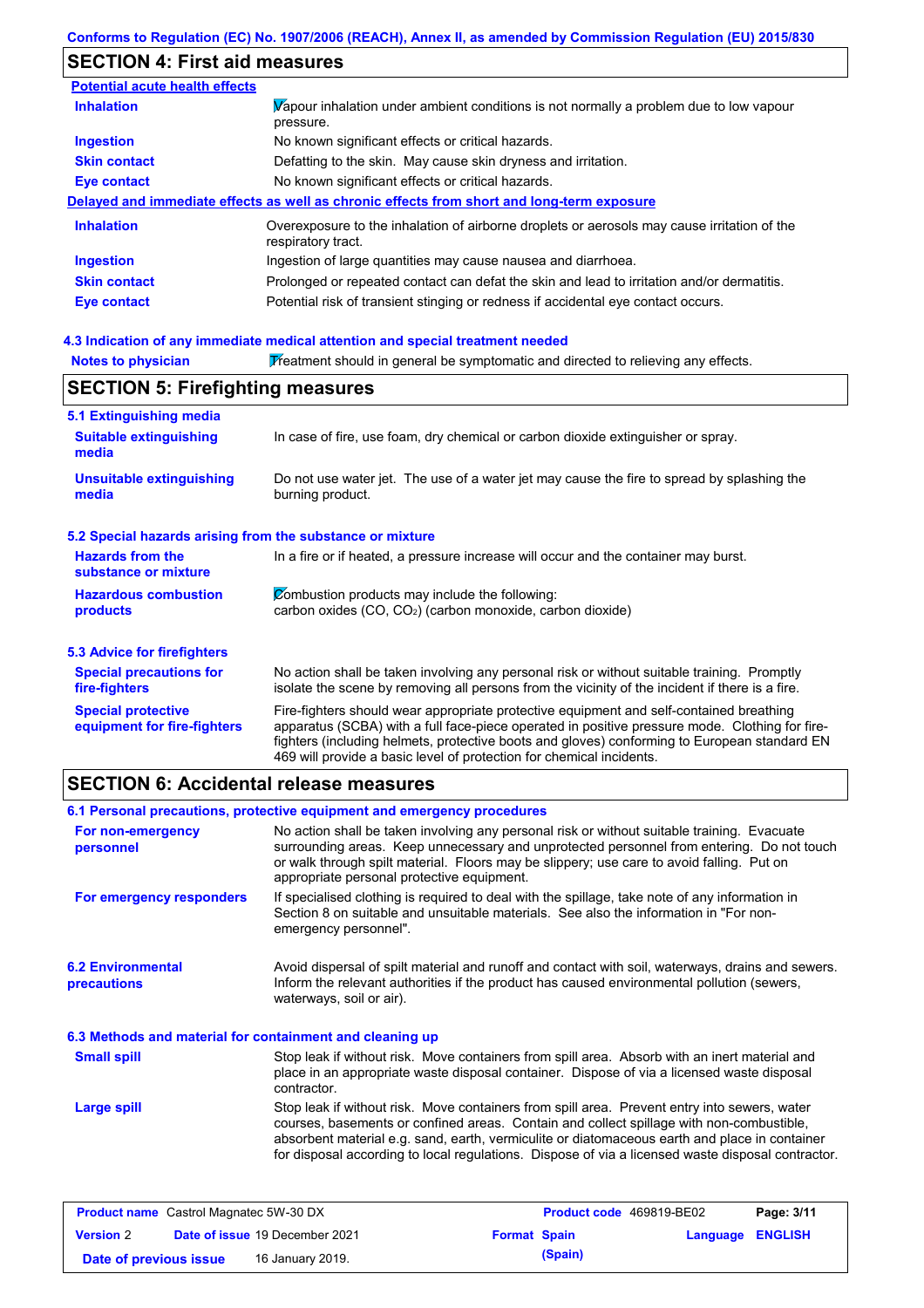## **SECTION 6: Accidental release measures**

| See Section 8 for information on appropriate personal protective equipment. |
|-----------------------------------------------------------------------------|

## **SECTION 7: Handling and storage**

| 7.1 Precautions for safe handling                                                    |                                                                                                                                                                                                                                                                                                                                                                                                                                                                                          |
|--------------------------------------------------------------------------------------|------------------------------------------------------------------------------------------------------------------------------------------------------------------------------------------------------------------------------------------------------------------------------------------------------------------------------------------------------------------------------------------------------------------------------------------------------------------------------------------|
| <b>Protective measures</b>                                                           | Put on appropriate personal protective equipment.                                                                                                                                                                                                                                                                                                                                                                                                                                        |
| <b>Advice on general</b><br>occupational hygiene                                     | Eating, drinking and smoking should be prohibited in areas where this material is handled,<br>stored and processed. Wash thoroughly after handling. Remove contaminated clothing and<br>protective equipment before entering eating areas. See also Section 8 for additional<br>information on hygiene measures.                                                                                                                                                                         |
| <b>7.2 Conditions for safe</b><br>storage, including any<br><i>incompatibilities</i> | Store in accordance with local requiations. Store in a dry, cool and well-ventilated area, away<br>from incompatible materials (see Section 10). Keep away from heat and direct sunlight. Keep<br>container tightly closed and sealed until ready for use. Containers that have been opened must<br>be carefully resealed and kept upright to prevent leakage. Store and use only in equipment/<br>containers designed for use with this product. Do not store in unlabelled containers. |
| <b>Not suitable</b>                                                                  | Prolonged exposure to elevated temperature                                                                                                                                                                                                                                                                                                                                                                                                                                               |
| 7.3 Specific end use(s)                                                              |                                                                                                                                                                                                                                                                                                                                                                                                                                                                                          |
| <b>Recommendations</b>                                                               | See section 1.2 and Exposure scenarios in annex, if applicable.                                                                                                                                                                                                                                                                                                                                                                                                                          |

## **SECTION 8: Exposure controls/personal protection**

| <b>Occupational exposure limits</b>                          | No exposure limit value known.<br><b>Exposure limit values</b>                                                                                                                                                                                       |  |  |
|--------------------------------------------------------------|------------------------------------------------------------------------------------------------------------------------------------------------------------------------------------------------------------------------------------------------------|--|--|
| <b>Product/ingredient name</b>                               |                                                                                                                                                                                                                                                      |  |  |
| Distillates (petroleum), hydrotreated heavy paraffinic       | National institute of occupational safety and health (Spain).<br>TWA: 5 mg/m <sup>3</sup> 8 hours. Issued/Revised: 1/2008 Form: Mist<br>STEL: 10 mg/m <sup>3</sup> 15 minutes. Issued/Revised: 1/2008 Form: Mist                                     |  |  |
| Distillates (petroleum), hydrotreated heavy paraffinic       | National institute of occupational safety and health (Spain).<br>TWA: 5 mg/m <sup>3</sup> 8 hours. Issued/Revised: 1/2008 Form: Mist<br>STEL: 10 mg/m <sup>3</sup> 15 minutes. Issued/Revised: 1/2008 Form: Mist                                     |  |  |
| Distillates (petroleum), solvent-dewaxed heavy<br>paraffinic | National institute of occupational safety and health (Spain).                                                                                                                                                                                        |  |  |
|                                                              | TWA: 5 mg/m <sup>3</sup> 8 hours. Issued/Revised: 1/2008 Form: Mist<br>STEL: 10 mg/m <sup>3</sup> 15 minutes. Issued/Revised: 1/2008 Form: Mist                                                                                                      |  |  |
| uluo Anchiun                                                 | Whilst specific OELs for certain components may be shown in this section, other components may be present in any mist,<br>vapour or dust produced. Therefore, the specific OELs may not be applicable to the product as a whole and are provided for |  |  |

**Recommended monitoring procedures** If this product contains ingredients with exposure limits, personal, workplace atmosphere or biological monitoring may be required to determine the effectiveness of the ventilation or other control measures and/or the necessity to use respiratory protective equipment. Reference should be made to monitoring standards, such as the following: European Standard EN 689 (Workplace atmospheres - Guidance for the assessment of exposure by inhalation to chemical agents for comparison with limit values and measurement strategy) European Standard EN 14042 (Workplace atmospheres - Guide for the application and use of procedures for the assessment of exposure to chemical and biological agents) European Standard EN 482 guidance only.

(Workplace atmospheres - General requirements for the performance of procedures for the measurement of chemical agents) Reference to national guidance documents for methods for the determination of hazardous substances will also be required.

### **Derived No Effect Level**

No DNELs/DMELs available.

### **Predicted No Effect Concentration**

No PNECs available

### **8.2 Exposure controls**

| <b>Product name</b> Castrol Magnatec 5W-30 DX |  |                                       | <b>Product code</b> 469819-BE02 |         | Page: 4/11              |  |
|-----------------------------------------------|--|---------------------------------------|---------------------------------|---------|-------------------------|--|
| <b>Version 2</b>                              |  | <b>Date of issue 19 December 2021</b> | <b>Format Spain</b>             |         | <b>Language ENGLISH</b> |  |
| Date of previous issue                        |  | 16 January 2019.                      |                                 | (Spain) |                         |  |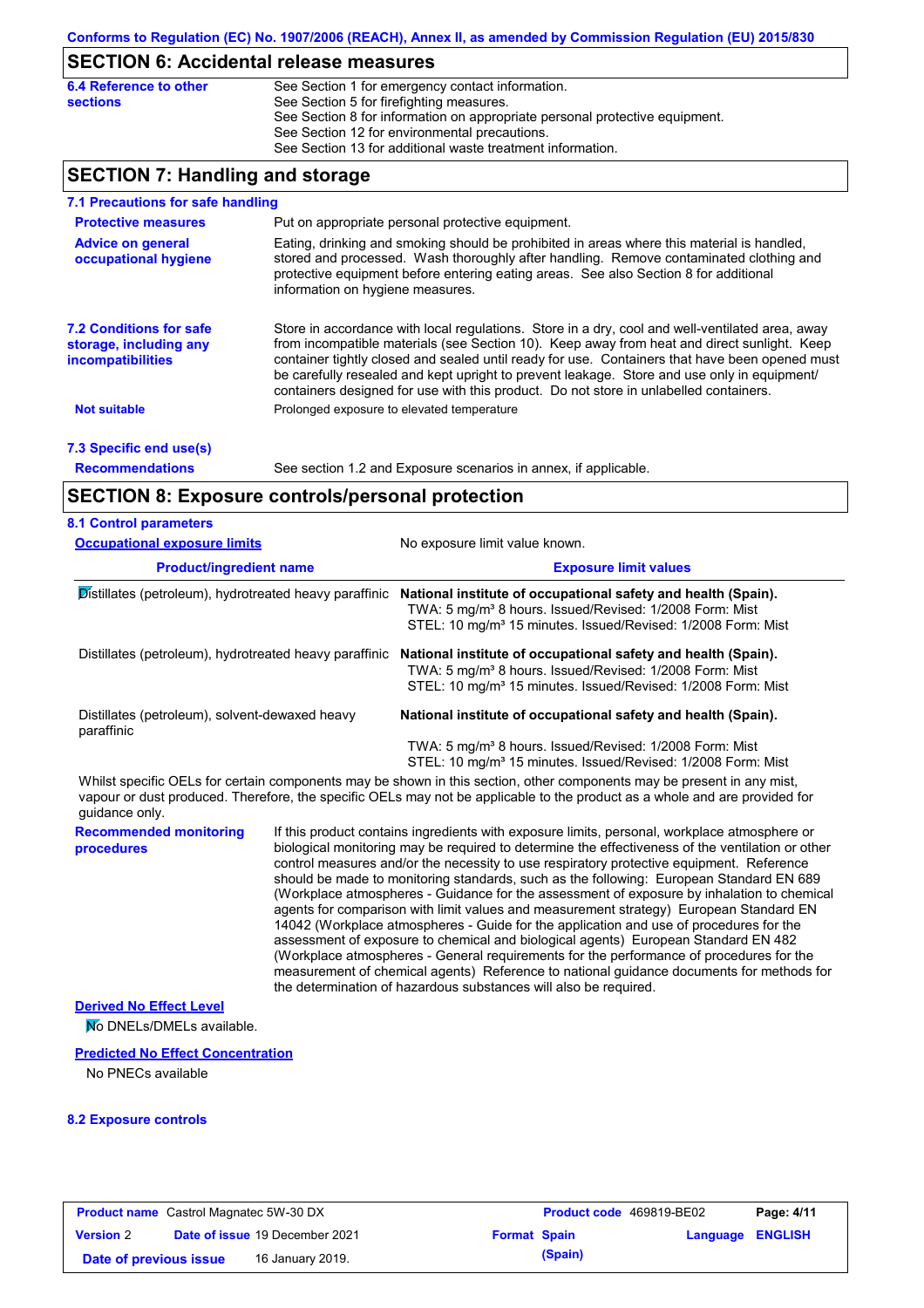# **SECTION 8: Exposure controls/personal protection**

| <b>Appropriate engineering</b>        | Provide exhaust ventilation or other engineering controls to keep the relevant airborne           |
|---------------------------------------|---------------------------------------------------------------------------------------------------|
| controls                              | concentrations below their respective occupational exposure limits.                               |
|                                       | All activities involving chemicals should be assessed for their risks to health, to ensure        |
|                                       | exposures are adequately controlled. Personal protective equipment should only be considered      |
|                                       | after other forms of control measures (e.g. engineering controls) have been suitably evaluated.   |
|                                       | Personal protective equipment should conform to appropriate standards, be suitable for use, be    |
|                                       | kept in good condition and properly maintained.                                                   |
|                                       | Your supplier of personal protective equipment should be consulted for advice on selection and    |
|                                       | appropriate standards. For further information contact your national organisation for standards.  |
|                                       | The final choice of protective equipment will depend upon a risk assessment. It is important to   |
|                                       | ensure that all items of personal protective equipment are compatible.                            |
| <b>Individual protection measures</b> |                                                                                                   |
| <b>Hygiene measures</b>               | Wash hands, forearms and face thoroughly after handling chemical products, before eating,         |
|                                       | smoking and using the lavatory and at the end of the working period. Ensure that eyewash          |
|                                       | stations and safety showers are close to the workstation location.                                |
| <b>Respiratory protection</b>         | In case of insufficient ventilation, wear suitable respiratory equipment.                         |
|                                       | The correct choice of respiratory protection depends upon the chemicals being handled, the        |
|                                       | conditions of work and use, and the condition of the respiratory equipment. Safety procedures     |
|                                       | should be developed for each intended application. Respiratory protection equipment should        |
|                                       | therefore be chosen in consultation with the supplier/manufacturer and with a full assessment     |
|                                       | of the working conditions.                                                                        |
| <b>Eye/face protection</b>            | Safety glasses with side shields.                                                                 |
| <b>Skin protection</b>                |                                                                                                   |
| <b>Hand protection</b>                | <b>General Information:</b>                                                                       |
|                                       |                                                                                                   |
|                                       | Because specific work environments and material handling practices vary, safety procedures        |
|                                       | should be developed for each intended application. The correct choice of protective gloves        |
|                                       | depends upon the chemicals being handled, and the conditions of work and use. Most gloves         |
|                                       | provide protection for only a limited time before they must be discarded and replaced (even the   |
|                                       | best chemically resistant gloves will break down after repeated chemical exposures).              |
|                                       |                                                                                                   |
|                                       | Gloves should be chosen in consultation with the supplier / manufacturer and taking account of    |
|                                       | a full assessment of the working conditions.                                                      |
|                                       |                                                                                                   |
|                                       | Recommended: Nitrile gloves.<br><b>Breakthrough time:</b>                                         |
|                                       |                                                                                                   |
|                                       | Breakthrough time data are generated by glove manufacturers under laboratory test conditions      |
|                                       | and represent how long a glove can be expected to provide effective permeation resistance. It     |
|                                       | is important when following breakthrough time recommendations that actual workplace               |
|                                       | conditions are taken into account. Always consult with your glove supplier for up-to-date         |
|                                       | technical information on breakthrough times for the recommended glove type.                       |
|                                       | Our recommendations on the selection of gloves are as follows:                                    |
|                                       |                                                                                                   |
|                                       | Continuous contact:                                                                               |
|                                       | Gloves with a minimum breakthrough time of 240 minutes, or >480 minutes if suitable gloves        |
|                                       | can be obtained.                                                                                  |
|                                       | If suitable gloves are not available to offer that level of protection, gloves with shorter       |
|                                       | breakthrough times may be acceptable as long as appropriate glove maintenance and                 |
|                                       | replacement regimes are determined and adhered to.                                                |
|                                       |                                                                                                   |
|                                       | Short-term / splash protection:                                                                   |
|                                       | Recommended breakthrough times as above.                                                          |
|                                       | It is recognised that for short-term, transient exposures, gloves with shorter breakthrough times |
|                                       | may commonly be used. Therefore, appropriate maintenance and replacement regimes must             |
|                                       | be determined and rigorously followed.                                                            |
|                                       |                                                                                                   |
|                                       | <b>Glove Thickness:</b>                                                                           |
|                                       | For general applications, we recommend gloves with a thickness typically greater than 0.35 mm.    |
|                                       | It should be emphasised that glove thickness is not necessarily a good predictor of glove         |
|                                       | resistance to a specific chemical, as the permeation efficiency of the glove will be dependent    |
|                                       | on the exact composition of the glove material. Therefore, glove selection should also be based   |
|                                       | on consideration of the task requirements and knowledge of breakthrough times.                    |
|                                       | Glove thickness may also vary depending on the glove manufacturer, the glove type and the         |
|                                       | glove model. Therefore, the manufacturers' technical data should always be taken into account     |
|                                       | to ensure selection of the most appropriate glove for the task.                                   |
|                                       |                                                                                                   |

| <b>Product name</b> Castrol Magnatec 5W-30 DX |  | <b>Product code</b> 469819-BE02       | Page: 5/11          |         |                  |  |
|-----------------------------------------------|--|---------------------------------------|---------------------|---------|------------------|--|
| <b>Version</b> 2                              |  | <b>Date of issue 19 December 2021</b> | <b>Format Spain</b> |         | Language ENGLISH |  |
| Date of previous issue                        |  | 16 January 2019.                      |                     | (Spain) |                  |  |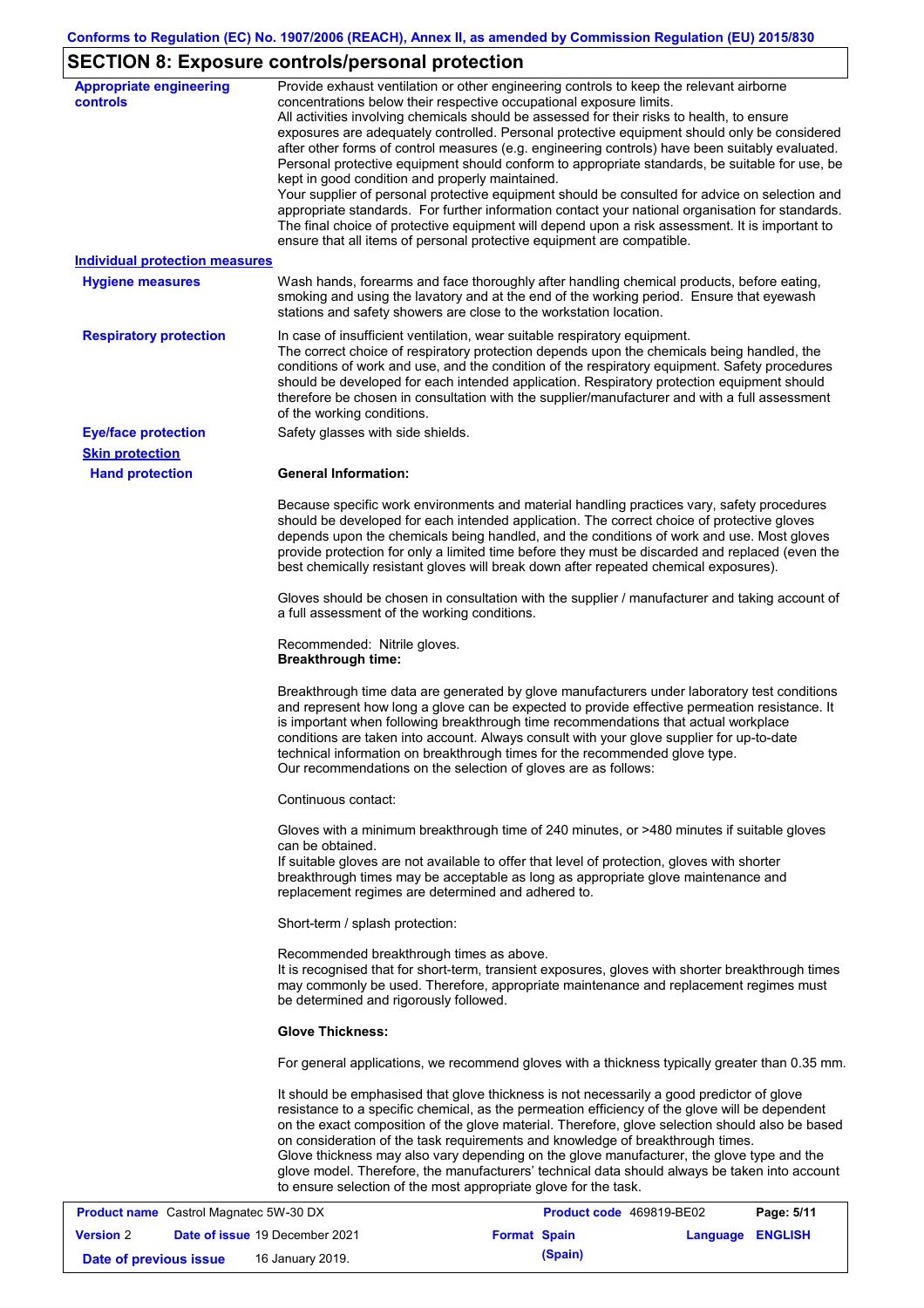# **SECTION 8: Exposure controls/personal protection**

|                                           | Note: Depending on the activity being conducted, gloves of varying thickness may be required<br>for specific tasks. For example:                                                                                                                                                                                                                                                                                                                                                                                                                                                                                                                                                      |
|-------------------------------------------|---------------------------------------------------------------------------------------------------------------------------------------------------------------------------------------------------------------------------------------------------------------------------------------------------------------------------------------------------------------------------------------------------------------------------------------------------------------------------------------------------------------------------------------------------------------------------------------------------------------------------------------------------------------------------------------|
|                                           | • Thinner gloves (down to 0.1 mm or less) may be required where a high degree of manual<br>dexterity is needed. However, these gloves are only likely to give short duration protection and<br>would normally be just for single use applications, then disposed of.                                                                                                                                                                                                                                                                                                                                                                                                                  |
|                                           | • Thicker gloves (up to 3 mm or more) may be required where there is a mechanical (as well<br>as a chemical) risk i.e. where there is abrasion or puncture potential.                                                                                                                                                                                                                                                                                                                                                                                                                                                                                                                 |
| <b>Skin and body</b>                      | Use of protective clothing is good industrial practice.<br>Personal protective equipment for the body should be selected based on the task being<br>performed and the risks involved and should be approved by a specialist before handling this<br>product.<br>Cotton or polyester/cotton overalls will only provide protection against light superficial<br>contamination that will not soak through to the skin. Overalls should be laundered on a regular<br>basis. When the risk of skin exposure is high (e.g. when cleaning up spillages or if there is a<br>risk of splashing) then chemical resistant aprons and/or impervious chemical suits and boots<br>will be required. |
| <b>Refer to standards:</b>                | Respiratory protection: EN 529<br>Gloves: EN 420, EN 374<br>Eye protection: EN 166<br>Filtering half-mask: EN 149<br>Filtering half-mask with valve: EN 405<br>Half-mask: EN 140 plus filter<br>Full-face mask: EN 136 plus filter<br>Particulate filters: EN 143<br>Gas/combined filters: EN 14387                                                                                                                                                                                                                                                                                                                                                                                   |
| <b>Environmental exposure</b><br>controls | Emissions from ventilation or work process equipment should be checked to ensure they<br>comply with the requirements of environmental protection legislation. In some cases, fume<br>scrubbers, filters or engineering modifications to the process equipment will be necessary to<br>reduce emissions to acceptable levels.                                                                                                                                                                                                                                                                                                                                                         |

# **SECTION 9: Physical and chemical properties**

The conditions of measurement of all properties are at standard temperature and pressure unless otherwise indicated.

### **9.1 Information on basic physical and chemical properties**

| <b>Appearance</b>                                      |                                              |  |                         |          |                          |                            |
|--------------------------------------------------------|----------------------------------------------|--|-------------------------|----------|--------------------------|----------------------------|
| <b>Physical state</b>                                  | Liquid.                                      |  |                         |          |                          |                            |
| <b>Colour</b>                                          | Amber. [Light]                               |  |                         |          |                          |                            |
| <b>Odour</b>                                           | Not available.                               |  |                         |          |                          |                            |
| <b>Odour threshold</b>                                 | Not available.                               |  |                         |          |                          |                            |
| pH                                                     | Not applicable.                              |  |                         |          |                          |                            |
| <b>Melting point/freezing point</b>                    | Not available.                               |  |                         |          |                          |                            |
| Initial boiling point and boiling<br>range             | Not available.                               |  |                         |          |                          |                            |
| <b>Pour point</b>                                      | $\overline{A}5^{\circ}C$                     |  |                         |          |                          |                            |
| <b>Flash point</b>                                     | Closed cup: 203°C (397.4°F) [Pensky-Martens] |  |                         |          |                          |                            |
| <b>Evaporation rate</b>                                | Not available.                               |  |                         |          |                          |                            |
| <b>Flammability (solid, gas)</b>                       | Not available.                               |  |                         |          |                          |                            |
| <b>Upper/lower flammability or</b><br>explosive limits | Not available.                               |  |                         |          |                          |                            |
| <b>Vapour pressure</b>                                 | Not available.                               |  |                         |          |                          |                            |
|                                                        |                                              |  | Vapour Pressure at 20°C |          |                          | Vapour pressure at 50°C    |
|                                                        | Ingredient name mm Hg   kPa                  |  | <b>Method</b>           | mm<br>Hg | kPa                      | <b>Method</b>              |
|                                                        |                                              |  |                         |          |                          |                            |
|                                                        |                                              |  |                         |          |                          |                            |
|                                                        |                                              |  |                         |          |                          |                            |
|                                                        |                                              |  |                         |          |                          |                            |
|                                                        |                                              |  |                         |          |                          |                            |
| <b>Product name</b> Castrol Magnatec 5W-30 DX          |                                              |  |                         |          | Product code 469819-BE02 | Page: 6/11                 |
| <b>Version 2</b><br>Date of issue 19 December 2021     |                                              |  | <b>Format Spain</b>     |          |                          | <b>ENGLISH</b><br>Language |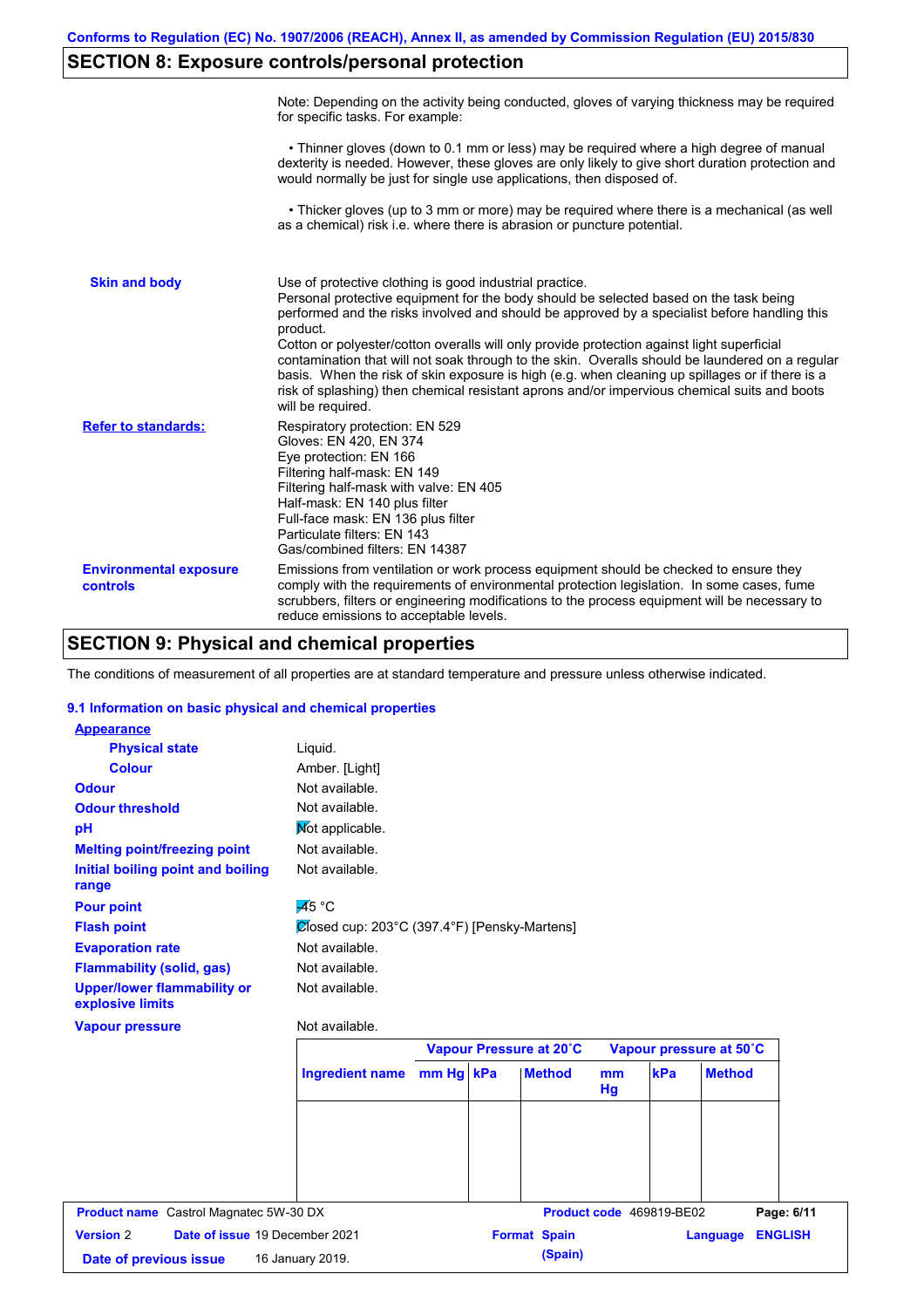# **SECTION 9: Physical and chemical properties**

|                                                   | Distillates (petroleum),<br>< 0.08<br>< 0.011<br>hydrotreated heavy<br>paraffinic                                                         | <b>ASTM D 5191</b> |  |
|---------------------------------------------------|-------------------------------------------------------------------------------------------------------------------------------------------|--------------------|--|
|                                                   | Distillates (petroleum),<br>< 0.011<br>< 0.08<br>hydrotreated heavy<br>paraffinic                                                         | <b>ASTM D 5191</b> |  |
|                                                   | < 0.011<br>Distillates (petroleum),<br>< 0.08<br>solvent-dewaxed<br>heavy paraffinic                                                      | <b>ASTM D 5191</b> |  |
| <b>Vapour density</b>                             | Not available.                                                                                                                            |                    |  |
| <b>Relative density</b>                           | Not available.                                                                                                                            |                    |  |
| <b>Density</b>                                    | <1000 kg/m <sup>3</sup> (<1 g/cm <sup>3</sup> ) at 15°C                                                                                   |                    |  |
| <b>Solubility(ies)</b>                            | insoluble in water.                                                                                                                       |                    |  |
| <b>Partition coefficient: n-octanol/</b><br>water | Mot applicable.                                                                                                                           |                    |  |
| <b>Auto-ignition temperature</b>                  | Not available.                                                                                                                            |                    |  |
| <b>Decomposition temperature</b>                  | Not available.                                                                                                                            |                    |  |
| <b>Viscosity</b>                                  | Kinematic: 63.9 mm <sup>2</sup> /s (63.9 cSt) at 40 $\degree$ C<br>Kinematic: 11.2 to 11.7 mm <sup>2</sup> /s (11.2 to 11.7 cSt) at 100°C |                    |  |
| <b>Explosive properties</b>                       | Not available.                                                                                                                            |                    |  |
| <b>Oxidising properties</b>                       | Not available.                                                                                                                            |                    |  |
| <b>Particle characteristics</b>                   |                                                                                                                                           |                    |  |
| <b>Median particle size</b>                       | Mot applicable.                                                                                                                           |                    |  |
| 9.2 Other information                             |                                                                                                                                           |                    |  |
| No additional information.                        |                                                                                                                                           |                    |  |

# **SECTION 10: Stability and reactivity**

| <b>10.1 Reactivity</b>                            | No specific test data available for this product. Refer to Conditions to avoid and Incompatible<br>materials for additional information.                                |
|---------------------------------------------------|-------------------------------------------------------------------------------------------------------------------------------------------------------------------------|
| <b>10.2 Chemical stability</b>                    | The product is stable.                                                                                                                                                  |
| <b>10.3 Possibility of</b><br>hazardous reactions | Under normal conditions of storage and use, hazardous reactions will not occur.<br>Under normal conditions of storage and use, hazardous polymerisation will not occur. |
| <b>10.4 Conditions to avoid</b>                   | Avoid all possible sources of ignition (spark or flame).                                                                                                                |
| <b>10.5 Incompatible materials</b>                | Reactive or incompatible with the following materials: oxidising materials.                                                                                             |
| <b>10.6 Hazardous</b><br>decomposition products   | Under normal conditions of storage and use, hazardous decomposition products should not be<br>produced.                                                                 |

# **SECTION 11: Toxicological information**

| 11.1 Information on toxicological effects          |                                                                                                     |
|----------------------------------------------------|-----------------------------------------------------------------------------------------------------|
| <b>Acute toxicity estimates</b>                    |                                                                                                     |
| Not available.                                     |                                                                                                     |
| <b>Information on likely</b><br>routes of exposure | Routes of entry anticipated: Dermal, Inhalation.                                                    |
| <b>Potential acute health effects</b>              |                                                                                                     |
| <b>Inhalation</b>                                  | Vapour inhalation under ambient conditions is not normally a problem due to low vapour<br>pressure. |
| <b>Ingestion</b>                                   | No known significant effects or critical hazards.                                                   |
| <b>Skin contact</b>                                | Defatting to the skin. May cause skin dryness and irritation.                                       |
| Eye contact                                        | No known significant effects or critical hazards.                                                   |
|                                                    | Symptoms related to the physical, chemical and toxicological characteristics                        |
| <b>Inhalation</b>                                  | No specific data.                                                                                   |
| <b>Ingestion</b>                                   | No specific data.                                                                                   |

| <b>Product name</b> Castrol Magnatec 5W-30 DX |  |                                       | <b>Product code</b> 469819-BE02 |         | Page: 7/11              |  |
|-----------------------------------------------|--|---------------------------------------|---------------------------------|---------|-------------------------|--|
| <b>Version 2</b>                              |  | <b>Date of issue 19 December 2021</b> | <b>Format Spain</b>             |         | <b>Language ENGLISH</b> |  |
| Date of previous issue                        |  | 16 January 2019.                      |                                 | (Spain) |                         |  |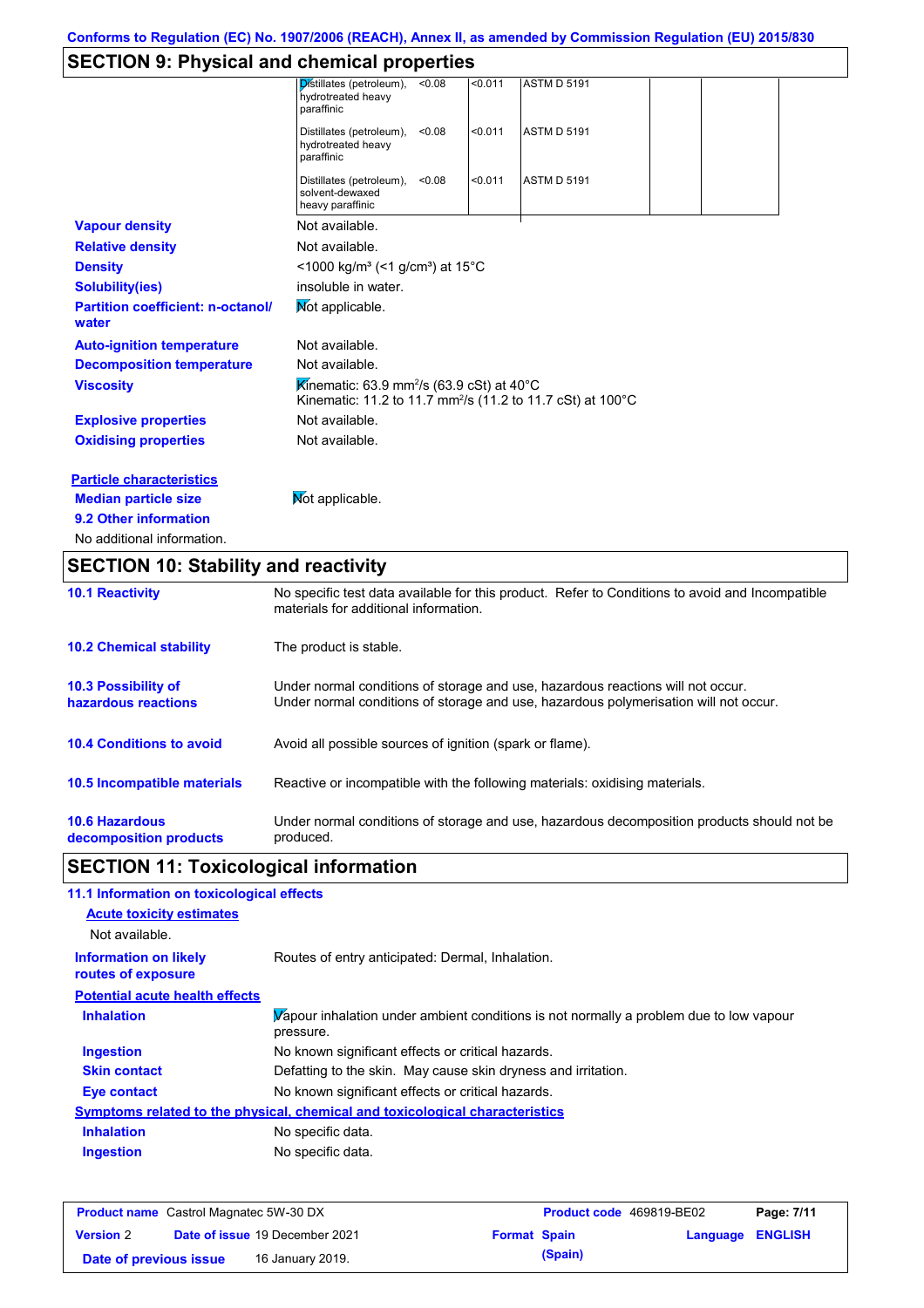## **SECTION 11: Toxicological information**

| <b>Skin contact</b>                     | Adverse symptoms may include the following:<br>irritation<br>dryness<br>cracking                                                                                                                                                                                                                                                                                                                         |
|-----------------------------------------|----------------------------------------------------------------------------------------------------------------------------------------------------------------------------------------------------------------------------------------------------------------------------------------------------------------------------------------------------------------------------------------------------------|
| <b>Eye contact</b>                      | No specific data.                                                                                                                                                                                                                                                                                                                                                                                        |
|                                         | Delayed and immediate effects as well as chronic effects from short and long-term exposure                                                                                                                                                                                                                                                                                                               |
| <b>Inhalation</b>                       | Overexposure to the inhalation of airborne droplets or aerosols may cause irritation of the<br>respiratory tract.                                                                                                                                                                                                                                                                                        |
| Ingestion                               | Ingestion of large quantities may cause nausea and diarrhoea.                                                                                                                                                                                                                                                                                                                                            |
| <b>Skin contact</b>                     | Prolonged or repeated contact can defat the skin and lead to irritation and/or dermatitis.                                                                                                                                                                                                                                                                                                               |
| Eye contact                             | Potential risk of transient stinging or redness if accidental eye contact occurs.                                                                                                                                                                                                                                                                                                                        |
| <b>Potential chronic health effects</b> |                                                                                                                                                                                                                                                                                                                                                                                                          |
| <b>General</b>                          | USED ENGINE OILS<br>Combustion products resulting from the operation of internal combustion engines contaminate<br>engine oils during use. Used engine oil may contain hazardous components which have the<br>potential to cause skin cancer. Frequent or prolonged contact with all types and makes of used<br>engine oil must therefore be avoided and a high standard of personal hygiene maintained. |
| <b>Carcinogenicity</b>                  | No known significant effects or critical hazards.                                                                                                                                                                                                                                                                                                                                                        |
| <b>Mutagenicity</b>                     | No known significant effects or critical hazards.                                                                                                                                                                                                                                                                                                                                                        |
| <b>Developmental effects</b>            | No known significant effects or critical hazards.                                                                                                                                                                                                                                                                                                                                                        |
| <b>Fertility effects</b>                | No known significant effects or critical hazards.                                                                                                                                                                                                                                                                                                                                                        |

## **SECTION 12: Ecological information**

# **12.1 Toxicity**

**Environmental hazards** Not classified as dangerous

### **12.2 Persistence and degradability**

**Expected to be biodegradable.** 

#### **12.3 Bioaccumulative potential**

This product is not expected to bioaccumulate through food chains in the environment.

| <b>12.4 Mobility in soil</b>                            |                                                                      |
|---------------------------------------------------------|----------------------------------------------------------------------|
| <b>Soil/water partition</b><br><b>coefficient (Koc)</b> | Not available.                                                       |
| <b>Mobility</b>                                         | Spillages may penetrate the soil causing ground water contamination. |

### **12.5 Results of PBT and vPvB assessment**

Product does not meet the criteria for PBT or vPvB according to Regulation (EC) No. 1907/2006, Annex XIII.

| 12.6 Other adverse effects          |                                                                                                                           |
|-------------------------------------|---------------------------------------------------------------------------------------------------------------------------|
| <b>Other ecological information</b> | Spills may form a film on water surfaces causing physical damage to organisms. Oxygen<br>transfer could also be impaired. |

## **SECTION 13: Disposal considerations**

### **13.1 Waste treatment methods**

| <b>Product</b>             |            |
|----------------------------|------------|
| <b>Methods of disposal</b> | Whe        |
|                            | $1! - - -$ |

ere possible, arrange for product to be recycled. Dispose of via an authorised person/ licensed waste disposal contractor in accordance with local regulations.

#### **European waste catalogue (EWC) Hazardous waste** Yes.

| $\lrcorner$ uropean waste catalogue ( $\lrcorner$ vvo) |                                                                 |
|--------------------------------------------------------|-----------------------------------------------------------------|
| <b>Waste code</b>                                      | <b>Waste designation</b>                                        |
| 13 02 05*                                              | mineral-based non-chlorinated engine, gear and lubricating oils |

However, deviation from the intended use and/or the presence of any potential contaminants may require an alternative waste disposal code to be assigned by the end user.

#### **Packaging**

**Methods of disposal** Where possible, arrange for product to be recycled. Dispose of via an authorised person/

| <b>THE POSSIBIC, and you product to be recycled.</b> Dispose or the an additionate personn |
|--------------------------------------------------------------------------------------------|
| licensed waste disposal contractor in accordance with local regulations.                   |
|                                                                                            |
|                                                                                            |

| <b>Product name</b> Castrol Magnatec 5W-30 DX |  |                                       | <b>Product code</b> 469819-BE02 |         | Page: 8/11              |  |
|-----------------------------------------------|--|---------------------------------------|---------------------------------|---------|-------------------------|--|
| <b>Version</b> 2                              |  | <b>Date of issue 19 December 2021</b> | <b>Format Spain</b>             |         | <b>Language ENGLISH</b> |  |
| Date of previous issue                        |  | 16 January 2019.                      |                                 | (Spain) |                         |  |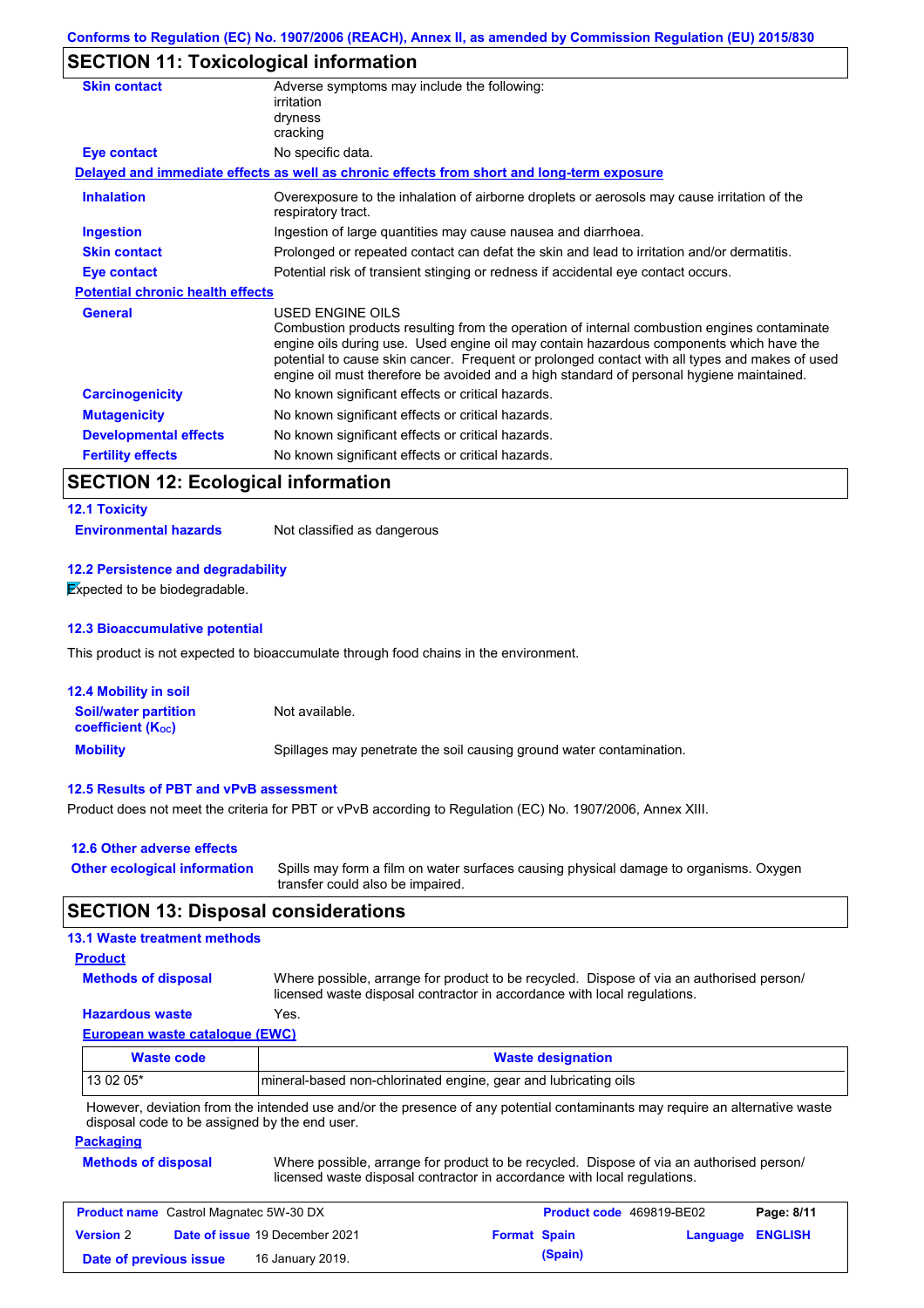**Conforms to Regulation (EC) No. 1907/2006 (REACH), Annex II, as amended by Commission Regulation (EU) 2015/830**

## **SECTION 13: Disposal considerations**

**Special precautions** This material and its container must be disposed of in a safe way. Empty containers or liners may retain some product residues. Avoid dispersal of spilt material and runoff and contact with soil, waterways, drains and sewers. **References** Commission 2014/955/EU

Directive 2008/98/EC

## **SECTION 14: Transport information**

|                                                | <b>ADR/RID</b> | <b>ADN</b>     | <b>IMDG</b>    | <b>IATA</b>    |
|------------------------------------------------|----------------|----------------|----------------|----------------|
| 14.1 UN number                                 | Not regulated. | Not regulated. | Not regulated. | Not regulated. |
| 14.2 UN proper<br>shipping name                |                |                |                |                |
| <b>14.3 Transport</b><br>hazard class(es)      |                |                |                |                |
| <b>14.4 Packing</b><br>group                   |                |                |                |                |
| 14.5<br><b>Environmental</b><br><b>hazards</b> | No.            | No.            | No.            | No.            |
| <b>Additional</b><br>information               |                |                |                |                |

**14.6 Special precautions for user** Not available.

**14.7 Transport in bulk according to IMO instruments** Not available.

### **SECTION 15: Regulatory information**

**Other regulations REACH Status** The company, as identified in Section 1, sells this product in the EU in compliance with the current requirements of REACH. **15.1 Safety, health and environmental regulations/legislation specific for the substance or mixture EU Regulation (EC) No. 1907/2006 (REACH) Annex XIV - List of substances subject to authorisation Substances of very high concern** None of the components are listed. All components are listed or exempted. All components are listed or exempted. **All components are listed or exempted.** All components are listed or exempted. **All components are active or exempted.** All components are listed or exempted. All components are listed or exempted. **United States inventory (TSCA 8b) Australia inventory (AIIC) Canada inventory China inventory (IECSC) Japan inventory (CSCL) Korea inventory (KECI) Philippines inventory (PICCS)** None of the components are listed. **Annex XIV EU Regulation (EC) No. 1907/2006 (REACH) Annex XVII - Restrictions on the manufacture, placing on the market and use of certain dangerous substances, mixtures and articles** Not applicable.

| <b>Product name</b> Castrol Magnatec 5W-30 DX |  |                                       | <b>Product code</b> 469819-BE02 |         | Page: 9/11              |  |
|-----------------------------------------------|--|---------------------------------------|---------------------------------|---------|-------------------------|--|
| <b>Version 2</b>                              |  | <b>Date of issue 19 December 2021</b> | <b>Format Spain</b>             |         | <b>Language ENGLISH</b> |  |
| Date of previous issue                        |  | 16 January 2019.                      |                                 | (Spain) |                         |  |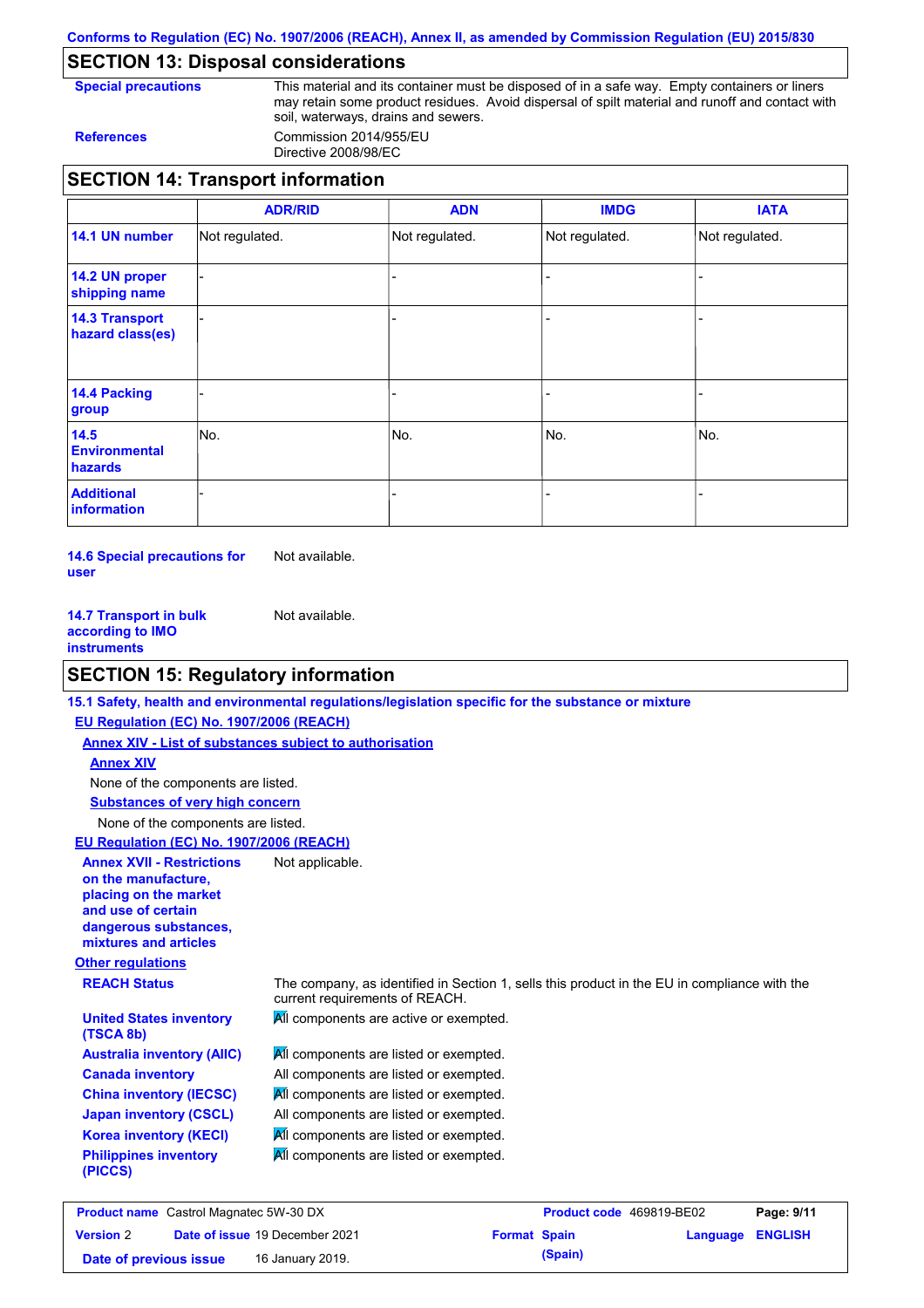# **SECTION 15: Regulatory information**

| <b>Taiwan Chemical</b><br><b>Substances Inventory</b><br>(TCSI)  | All components are listed or exempted.                                                                                                                                                    |
|------------------------------------------------------------------|-------------------------------------------------------------------------------------------------------------------------------------------------------------------------------------------|
| Ozone depleting substances (1005/2009/EU)                        |                                                                                                                                                                                           |
| Not listed.                                                      |                                                                                                                                                                                           |
| <b>Prior Informed Consent (PIC) (649/2012/EU)</b><br>Not listed. |                                                                                                                                                                                           |
| <b>Persistent Organic Pollutants</b><br>Not listed.              |                                                                                                                                                                                           |
| EU - Water framework directive - Priority substances             |                                                                                                                                                                                           |
| None of the components are listed.                               |                                                                                                                                                                                           |
| <b>Seveso Directive</b>                                          |                                                                                                                                                                                           |
| This product is not controlled under the Seveso Directive.       |                                                                                                                                                                                           |
|                                                                  |                                                                                                                                                                                           |
| <b>15.2 Chemical safety</b><br>assessment                        | A Chemical Safety Assessment has been carried out for one or more of the substances within<br>this mixture. A Chemical Safety Assessment has not been carried out for the mixture itself. |

# **SECTION 16: Other information**

| <b>Abbreviations and acronyms</b>             | Inland Waterway                                                                                                                                            | ADN = European Provisions concerning the International Carriage of Dangerous Goods by<br>ADR = The European Agreement concerning the International Carriage of Dangerous Goods by |                  |             |  |  |  |
|-----------------------------------------------|------------------------------------------------------------------------------------------------------------------------------------------------------------|-----------------------------------------------------------------------------------------------------------------------------------------------------------------------------------|------------------|-------------|--|--|--|
|                                               | Road                                                                                                                                                       |                                                                                                                                                                                   |                  |             |  |  |  |
|                                               | $ATE =$ Acute Toxicity Estimate                                                                                                                            |                                                                                                                                                                                   |                  |             |  |  |  |
|                                               | <b>BCF</b> = Bioconcentration Factor                                                                                                                       |                                                                                                                                                                                   |                  |             |  |  |  |
|                                               | CAS = Chemical Abstracts Service                                                                                                                           |                                                                                                                                                                                   |                  |             |  |  |  |
|                                               |                                                                                                                                                            | CLP = Classification, Labelling and Packaging Regulation [Regulation (EC) No. 1272/2008]                                                                                          |                  |             |  |  |  |
|                                               | CSA = Chemical Safety Assessment                                                                                                                           |                                                                                                                                                                                   |                  |             |  |  |  |
|                                               | CSR = Chemical Safety Report<br><b>DMEL = Derived Minimal Effect Level</b>                                                                                 |                                                                                                                                                                                   |                  |             |  |  |  |
|                                               | DNEL = Derived No Effect Level                                                                                                                             |                                                                                                                                                                                   |                  |             |  |  |  |
|                                               |                                                                                                                                                            | EINECS = European Inventory of Existing Commercial chemical Substances                                                                                                            |                  |             |  |  |  |
|                                               | ES = Exposure Scenario                                                                                                                                     |                                                                                                                                                                                   |                  |             |  |  |  |
|                                               | EUH statement = CLP-specific Hazard statement                                                                                                              |                                                                                                                                                                                   |                  |             |  |  |  |
|                                               | EWC = European Waste Catalogue                                                                                                                             |                                                                                                                                                                                   |                  |             |  |  |  |
|                                               |                                                                                                                                                            | GHS = Globally Harmonized System of Classification and Labelling of Chemicals                                                                                                     |                  |             |  |  |  |
|                                               | IATA = International Air Transport Association                                                                                                             |                                                                                                                                                                                   |                  |             |  |  |  |
|                                               | IBC = Intermediate Bulk Container                                                                                                                          |                                                                                                                                                                                   |                  |             |  |  |  |
|                                               | IMDG = International Maritime Dangerous Goods                                                                                                              |                                                                                                                                                                                   |                  |             |  |  |  |
|                                               |                                                                                                                                                            | LogPow = logarithm of the octanol/water partition coefficient                                                                                                                     |                  |             |  |  |  |
|                                               |                                                                                                                                                            | MARPOL = International Convention for the Prevention of Pollution From Ships, 1973 as                                                                                             |                  |             |  |  |  |
|                                               |                                                                                                                                                            |                                                                                                                                                                                   |                  |             |  |  |  |
|                                               | modified by the Protocol of 1978. ("Marpol" = marine pollution)<br>OECD = Organisation for Economic Co-operation and Development                           |                                                                                                                                                                                   |                  |             |  |  |  |
|                                               | PBT = Persistent, Bioaccumulative and Toxic                                                                                                                |                                                                                                                                                                                   |                  |             |  |  |  |
|                                               | PNEC = Predicted No Effect Concentration                                                                                                                   |                                                                                                                                                                                   |                  |             |  |  |  |
|                                               | REACH = Registration, Evaluation, Authorisation and Restriction of Chemicals Regulation                                                                    |                                                                                                                                                                                   |                  |             |  |  |  |
|                                               | [Regulation (EC) No. 1907/2006]                                                                                                                            |                                                                                                                                                                                   |                  |             |  |  |  |
|                                               | RID = The Regulations concerning the International Carriage of Dangerous Goods by Rail                                                                     |                                                                                                                                                                                   |                  |             |  |  |  |
|                                               | <b>RRN = REACH Registration Number</b>                                                                                                                     |                                                                                                                                                                                   |                  |             |  |  |  |
|                                               |                                                                                                                                                            | SADT = Self-Accelerating Decomposition Temperature                                                                                                                                |                  |             |  |  |  |
|                                               | SVHC = Substances of Very High Concern                                                                                                                     |                                                                                                                                                                                   |                  |             |  |  |  |
|                                               |                                                                                                                                                            | STOT-RE = Specific Target Organ Toxicity - Repeated Exposure                                                                                                                      |                  |             |  |  |  |
|                                               |                                                                                                                                                            | STOT-SE = Specific Target Organ Toxicity - Single Exposure                                                                                                                        |                  |             |  |  |  |
|                                               | $TWA = Time$ weighted average                                                                                                                              |                                                                                                                                                                                   |                  |             |  |  |  |
|                                               | $UN = United Nations$                                                                                                                                      |                                                                                                                                                                                   |                  |             |  |  |  |
|                                               | UVCB = Complex hydrocarbon substance                                                                                                                       |                                                                                                                                                                                   |                  |             |  |  |  |
|                                               | VOC = Volatile Organic Compound                                                                                                                            |                                                                                                                                                                                   |                  |             |  |  |  |
|                                               | vPvB = Very Persistent and Very Bioaccumulative                                                                                                            |                                                                                                                                                                                   |                  |             |  |  |  |
|                                               |                                                                                                                                                            | Varies = may contain one or more of the following 64741-88-4 / RRN 01-2119488706-23,<br>64741-89-5 / RRN 01-2119487067-30, 64741-95-3 / RRN 01-2119487081-40, 64741-96-4/ RRN     |                  |             |  |  |  |
|                                               |                                                                                                                                                            | 01-2119483621-38, 64742-01-4 / RRN 01-2119488707-21, 64742-44-5 / RRN                                                                                                             |                  |             |  |  |  |
|                                               |                                                                                                                                                            |                                                                                                                                                                                   |                  |             |  |  |  |
|                                               | 01-2119985177-24, 64742-45-6, 64742-52-5 / RRN 01-2119467170-45, 64742-53-6 / RRN<br>01-2119480375-34, 64742-54-7 / RRN 01-2119484627-25, 64742-55-8 / RRN |                                                                                                                                                                                   |                  |             |  |  |  |
|                                               |                                                                                                                                                            | 01-2119487077-29, 64742-56-9 / RRN 01-2119480132-48, 64742-57-0 / RRN                                                                                                             |                  |             |  |  |  |
|                                               |                                                                                                                                                            | 01-2119489287-22, 64742-58-1, 64742-62-7 / RRN 01-2119480472-38, 64742-63-8,                                                                                                      |                  |             |  |  |  |
|                                               |                                                                                                                                                            | 64742-65-0 / RRN 01-2119471299-27, 64742-70-7 / RRN 01-2119487080-42, 72623-85-9 /                                                                                                |                  |             |  |  |  |
| <b>Product name</b> Castrol Magnatec 5W-30 DX |                                                                                                                                                            | Product code 469819-BE02                                                                                                                                                          |                  | Page: 10/11 |  |  |  |
| <b>Version 2</b>                              | Date of issue 19 December 2021                                                                                                                             | <b>Format Spain</b>                                                                                                                                                               | Language ENGLISH |             |  |  |  |
| Date of previous issue                        | 16 January 2019.                                                                                                                                           | (Spain)                                                                                                                                                                           |                  |             |  |  |  |